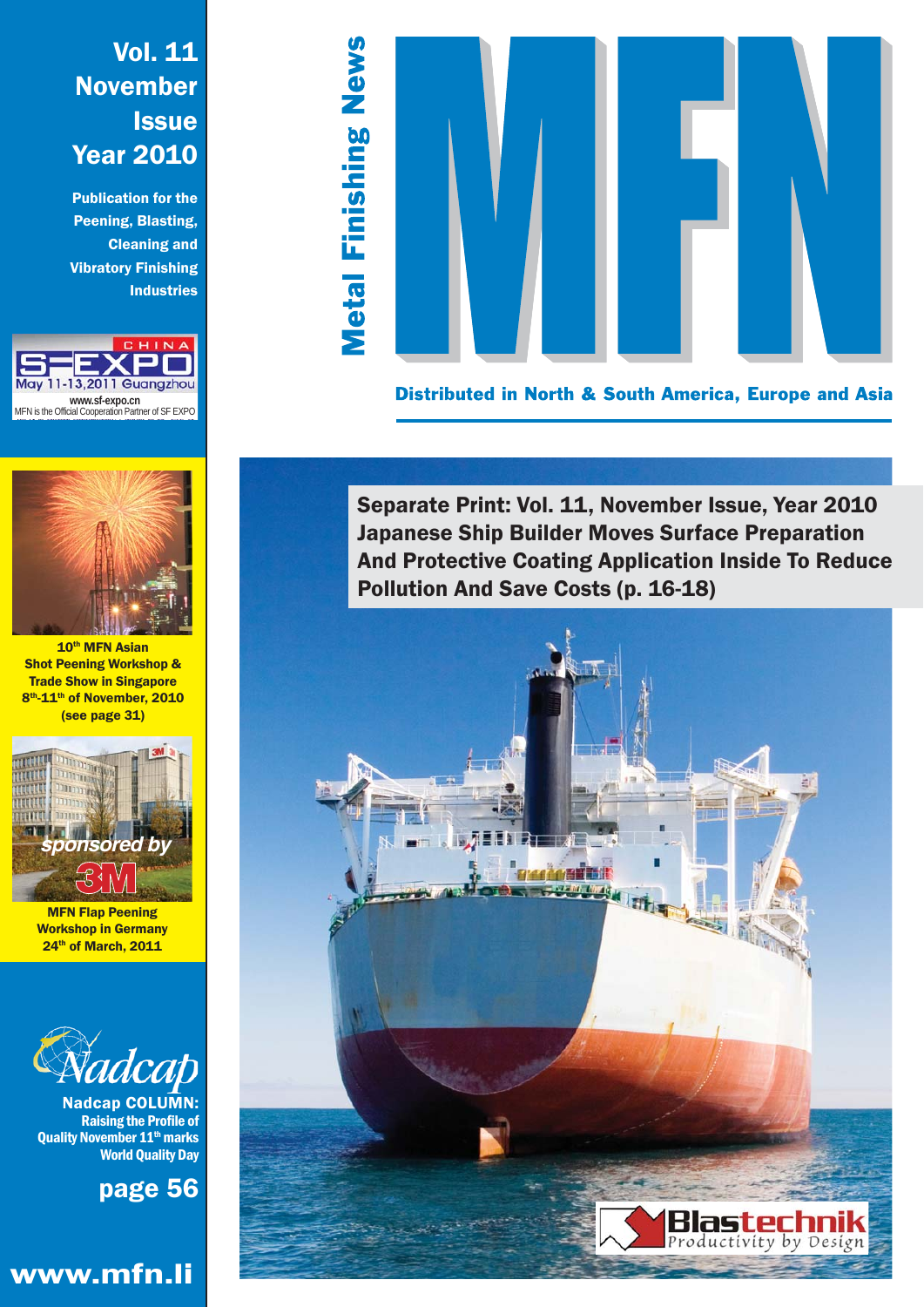Matal Finishing News<br>Metal Finishing News

## Japanese Ship Builder Moves Surface Preparation And Protective Coating Application Inside To Reduce Pollution And Save Costs

*One of the world's largest ship builders of bulk cargo vessels completed installation and commissioing of Asia's largest blasting and painting facilities in October 2010. Comprising six combination blasting and painting chambers each measuring 35m long x 25m wide x 17m high the facility was fully designed, supplied and installed by Blastechnik Pte Ltd.*

raditionally the blasting and<br>painting of ship block sections has<br>been conducted in the open air in<br>ship yard dock sides using expendable raditionally the blasting and painting of ship block sections has been conducted in the open air in abrasives and open spray painting. Obviously there are many draw backs to this process. Firstly the production rate is always unstable as the blasting and painting process is always at the mercy of the weather. During periods of inclement weather it is impossible to blast or paint due to rain and high humidity levels. In tropical regions this can be a major problem as the rainy season can last for weeks and bring production to a standstill. The other issue is with environmental pollution. Blasting with expendable abrasives or unconfined spray painting releases large amounts of polluting chemicals, dusts and pollutants into the environment.

With increasingly strict environmental regulations, and with the introduction of new IMO regulations for production of double skin hull vessels, the requirements for surface preparation and protective coating application have changed. Aside from the above regulations and pollution issues open blast and painting is not the best way to achieve productivity and quality work.

With the introduction of the Blastechnik Pte Ltd range of ship block combination blasting and painting facilities it is more economical than ever to move surface preparation and painting operations inside into an environmentally friendly climate controlled atmosphere where blasting and painting can be conducted around the clock 365 days a year without being at the mercy of the weather



Asia's largest blasting and painting facilities, measuring 35m long x 25m wide x 17m high



or producing vast amounts of pollution. Blasting and painting inside a climate controlled facility will result in higher productivity, higher quality work and substantial cost savings.

Another key advantage and cost saving benefit of moving the blasting process to inside a blasting chamber is the choice of abrasive that is able to be used. Instead of using thousands of tonnes of expendable abrasives, and consequentially having thousands of tonnes of waste to dispose of, the blasting abrasive of choice is now steel grit. With the correct recycling equipment this abrasive is able to be recycled hundreds of times. As the abrasive is so durable, the breakdown rate is extremely low  $(\leq 0.5 \text{kg/m}^2)$ , resulting in a fraction of the waste being generated and needing to be disposed of when compared to expendable abrasives. In order to achieve this a high efficiency recycling system is required to ensure all oversize waste and scrap, and all dust and degraded abrasive is removed from good reusable abrasive each time the steel grit is recycled.

The Japanese shipyard concerned with this installation was very concerned about capital expenditure and in their previous experience had noted that a lot of installed equipment sits around idle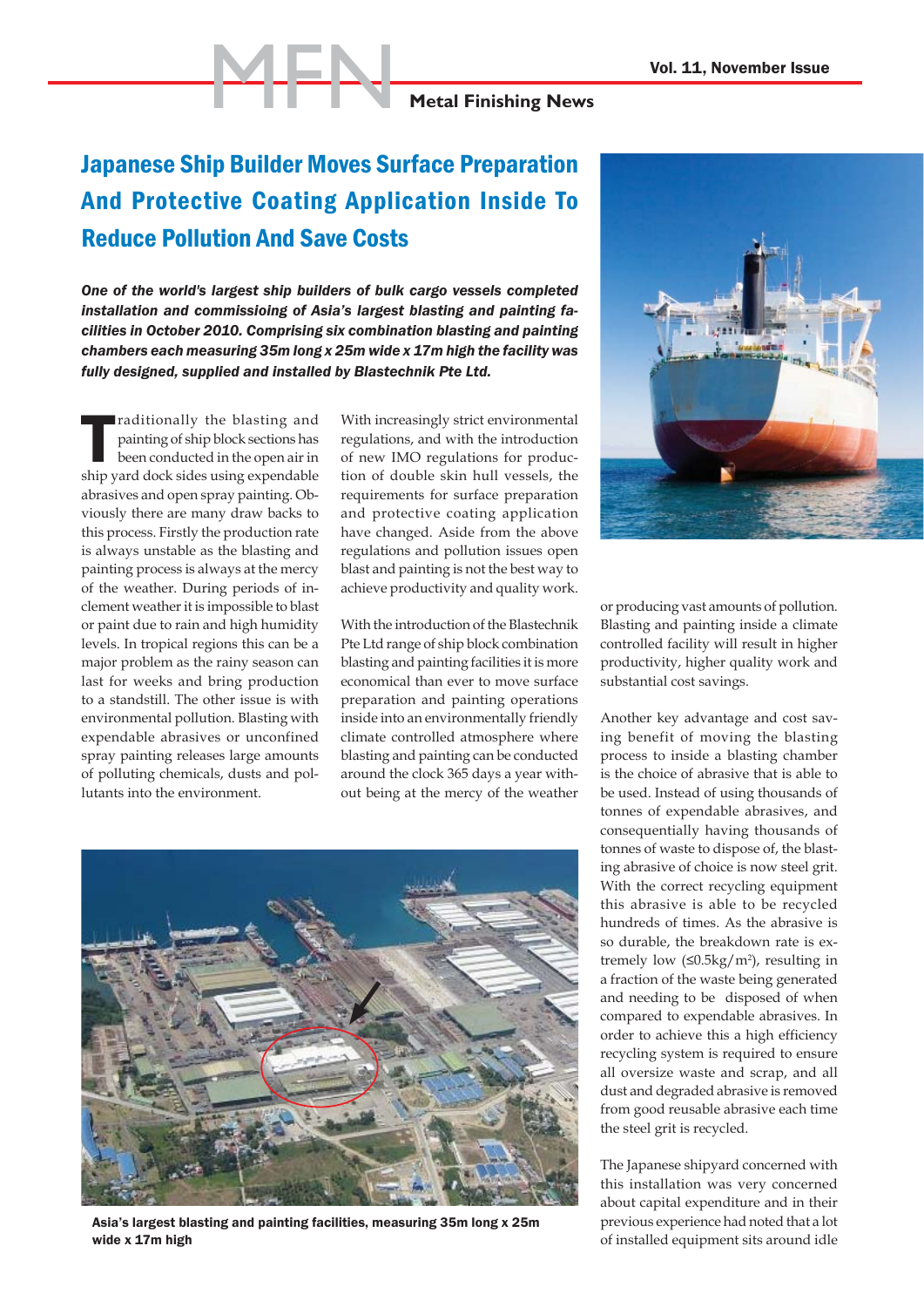www.mfn.li

Matal Finishing News<br>Metal Finishing News

and unused for a lot of the time. This is because seldom is blasting or painting required at the same time in 2 adjoining chambers. As there are three main processes involved, abrasive blasting, clean up and spray painting it is more common to find two adjoining chambers performing different functions at the same time, ie as clean up is being performed in chamber A chamber B is being used for blasting; or as painting is being performed in chamber A chamber B is undergoing clean up, and so on. Given this fact it then becomes obvious it is a waste of capital investment to fit one set of blasting/ventilation/abrasive recovery/dehumidification equipment onto every chamber as for at least half the time the equipment will sit idle. In order to solve this Blastechnik devised a unique shared equipment room concept. Instead of supplying 6 machinery rooms, one for each chamber, only 3 machinery rooms were supplied, one for every two chambers. Each machinery room is then fitted with one set of blasting ventilation, abrasive blasting, abrasive recovery and dehumidification equipment. Through a series of diverter valves, inter-connecting ducting and volume control dampeners either blast chamber may be selected for blasting, abrasive recovery or spray painting. Selection of which chamber to use for which process is via PLC control panels.

One of the major issues that arises during the processing of ship block sections, or other very large steel fabrications, is the problem of flash rusting of the part after blasting and prior to painting. This is a serious problem in areas of high relative humidity. Due to the very size of the components being blasted it can take many hours or even days to fully blast the ship block prior to the application of the primer coating. After blasting the part also has to be thoroughly cleaned of abrasive and dust, a process which can also take many hours to perform. In areas of high relative humidity this can cause the freshly blasted steel surface to flash rust prior to the application of the first layer of paint. Once the steel has started to rust it no longer meets the quality standard required for painting and will require reblasting, a big waste of resources.



Ship block under blasting process

The relative humidity level of the air surrounding the part determines how fast the part will corrode. Higher relative humidity levels produce faster corrosion rates. Lower relative humidity levels will extend the time taken for the part to start to rust.

Compounding this problem is the presence of dust. Surfaces containing dust will start to corrode faster than clean surfaces. As dust is hygroscopic it will draw moisture from the surrounding air and onto the freshly blasted surface. Abrasive blasting is an inherently dusty process so it is inevitable the surface will contain a certain amount of dust which will increase the corrosion rate of the steel.

During the processing of ship blocks and other large steel fabrications it is vital to slow down this corrosion rate in order to allow enough time to apply the first coating after completing blasting. In order to achieve this, the Blastechnik blasting facilities are fitted with high efficiency combination ventilation and humidity control equipment. The Blastechnik blastroom is able to maintain relative humidity levels at 50% RH during blasting and clean up. With a relative humidity level of just 50% RH the risk of flash rusting is almost completely eliminated, providing ample time between blasting and painting. During spray painting the relative humidity level is maintained at 75% RH. Most painting specifications require spray painting to be carried out with a relative humidity level no greater than 80-85% RH.

This facility, as well as all other blasting facilities supplied by Blastechnik Pte Ltd is fitted with Blastechnik TDF



The dehumidifier system is integrated into the Blastechnik TDF ventilation dust collector. A variety of dehumidifying modes are selectable depending on the requirement.